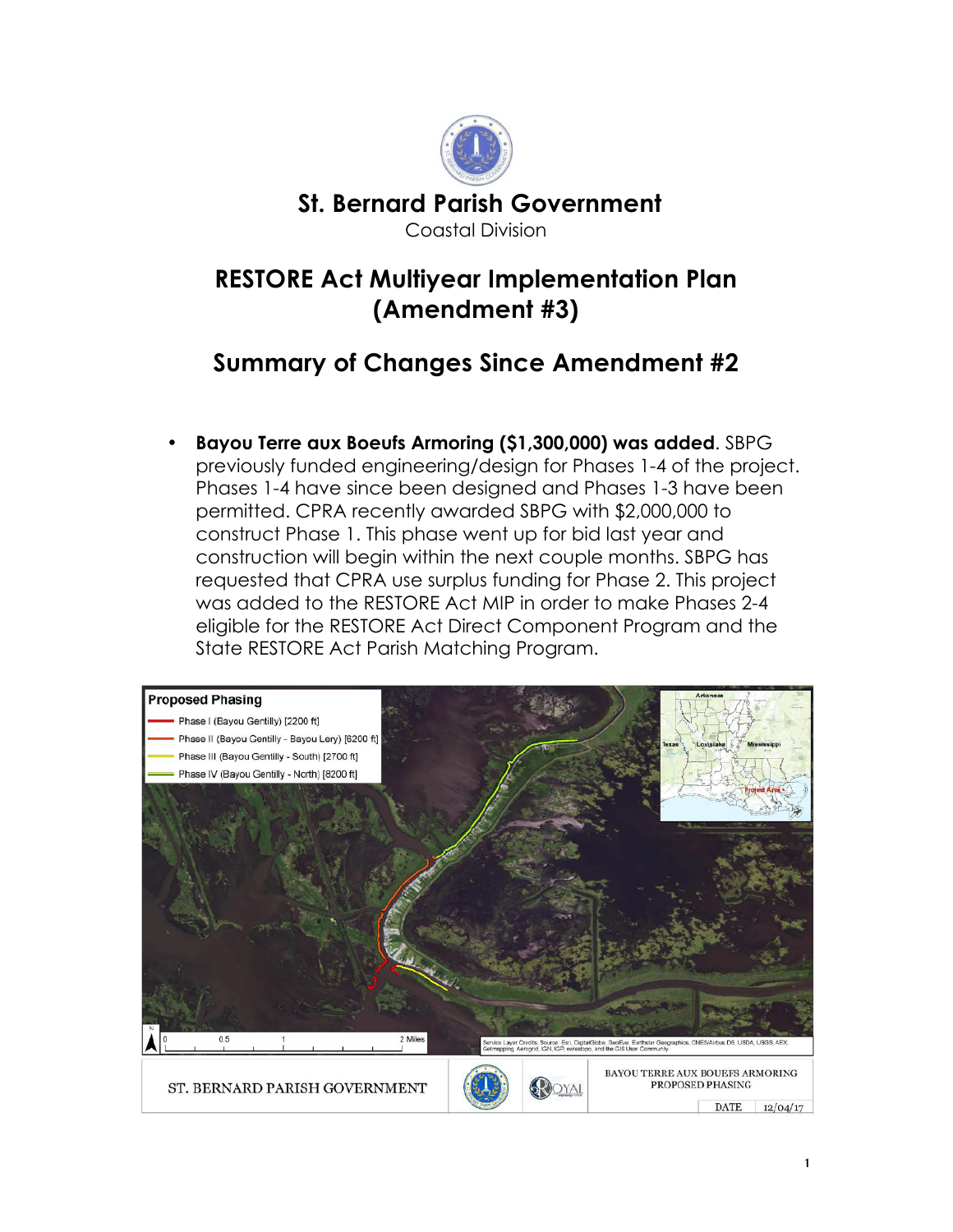- *Islenos* **Community Archive at Nunez Community College (\$100,000) was added.** The Fernandez family donated an archive of historic Islenos artifacts to Nunez. The school would like to improve a portion of its existing library in order to display the artifacts and make them available to residents, researchers, and visitors. The space would also be used to promote tourism and the consumption of Gulf seafood in St. Bernard Parish.
- **Central Wetlands Unit Bike Path (previously \$250,000) was amended to exclude the construction of the bike path, include the construction of a pedestrian bridge over Paris Road, and increase the budget to \$1,000,000**. Construction of the bike path will be funded through other sources. Additionally, SBPG believes most of the funding (\$5,000,000) needed to construct a bridge connecting the eastern and western portions of the bike path at Paris Road will come from other sources. The \$1,000,000 set aside in RESTORE Act Direct Component funds would cover 20% of the total bridge construction cost.
- **An additional \$100,000 was allocated for the Nunez Workforce Development Program**. The RESTORE Act Direct Component Program already funded the program for years 1 and 2 (\$225,000). The new proposed allocation would fund year 3.
- **The overall RESTORE Act Direct Component budget was amended to account for all parish allocations through 2026**. The budget has been broken down into three separate categories (2017-2020, 2021, and 2022-2026).

| RESTORE Activity (2017-2020)       | <b>Scope of Work</b>                              | <b>Budget</b>  |
|------------------------------------|---------------------------------------------------|----------------|
| Nunez CC Workforce Devt. (Phase 1) | Program Funding (Years 1 & 2)                     | \$225,000.00   |
| Paris Road Corridor Streetscape    | Design (100%) + Construction (100%)               | \$800,000.00   |
| Lake Lery Marsh Creation (Phase 2) | Construction (10%)                                | \$300,000.00   |
| Nunez CC Workforce Devt. (Phase 2) | Program Funding (Year 3)                          | \$100,000.00   |
| <b>Islenos Community Archive</b>   | Construction (100%)                               | \$100,000.00   |
| Shell Beach Fishing Complex        | Prop. Acq. (100%) + Design (100%) + Const. (100%) | \$1,624,000.00 |
| <b>SBPG Admin. Costs</b>           | Project/Program Management                        | \$85,470.00    |
|                                    | TOTAL (through 2020):                             | \$3,234,470.00 |
|                                    | <b>TOTAL ALLOCATION (through 2020):</b>           | \$4.012.174.61 |

**REMAINING BALANCE (end of 2020): \$777,704.61** 

 $\mathcal{L}$